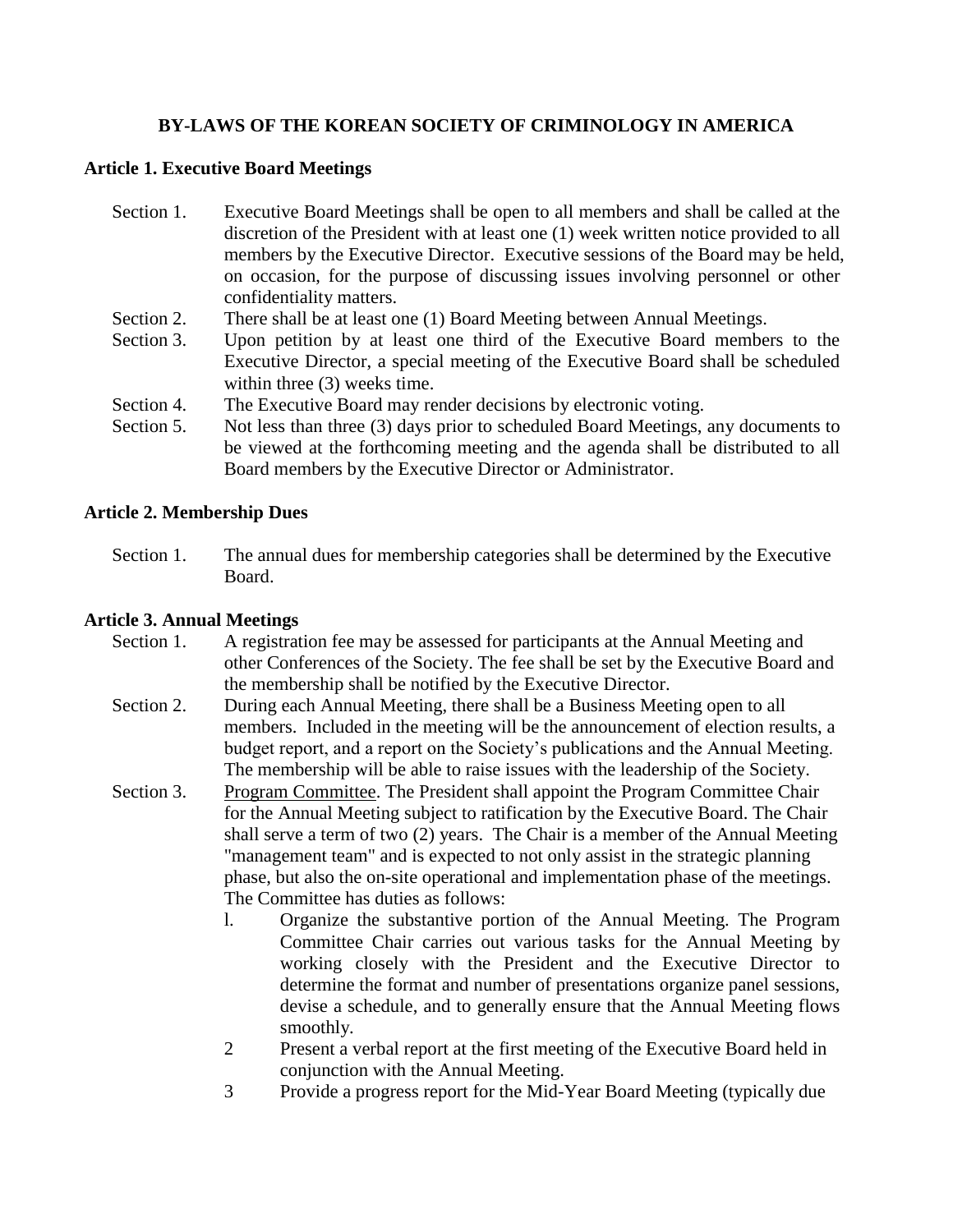April 15), and a final report by October 15.

4. Set up panels on behalf of KOSCA at the annual ASC/ACJS meetings, and apprising the Board of these activities.

### **Article 4. Procedure**

Section 1. Robert's Rules of Order shall govern the procedure of the Society during all general and committee meetings, unless otherwise designated.

### **Article 5. Journal Publications**

- Section 1. Composition. The Editors shall appoint and be assisted by Associate, Assistant, departmental and other editors, upon ratification by the Executive Board.
- Section 2. Powers. The Editors will supervise selection of materials for the Journals in consultation with other editors. Referee panels for manuscript evaluation and selection will be used.
- Section 3. Term. The Editors are appointed for a term of two (2) years.
- Section 4. Publications Committee. The Publications Committee shall consist of the Vice-President as Chair and two members appointed by the President, with the Editor(s) of the society journal(s), Editor(s)-Elect and the Editor of the Society Newsletter in years where such exist as ex officio (non-voting) members. The two (2) appointed Committee members shall serve a term of two (2) years. The Committee has duties as follows:
	- l. Oversee the Society's publications activities. For example, it makes recommendations to the Executive Board on such matters as editors, publishers, and publishing arrangements for the official society scholarly publications.
	- 2. May, with Executive Board approval, commission intellectually stimulating works of major importance. Such works may cover the entire range of intellectual activity in criminology.
	- 3. Provide a final report by October 15.

## **Article 6. Nominations and Elections**

- Section 1. Nominations. The Nominations Committee shall be appointed by the President with the approval of the Executive Board. The Nominations Committee Chair shall serve a term of two (2) years. The Nominations Committee shall oversee development of a slate of officers. It shall be the responsibility of the Nominations Committee to prepare a memorandum outlining the procedures the Committee followed in obtaining nominations and recommending a slate of candidates to the Executive Board. This memorandum, the list of those nominated, and the preferred candidates shall be presented at the Board Meeting for approval by the Executive Board. The Board is to review, adjust when necessary, and approves a slate of candidates before the beginning of the Annual Meeting.
	- 1. Voting members in good standing for both the current and immediately previous calendar years shall be notified, and invited to submit additional nominations one (1) month prior to closing nominations.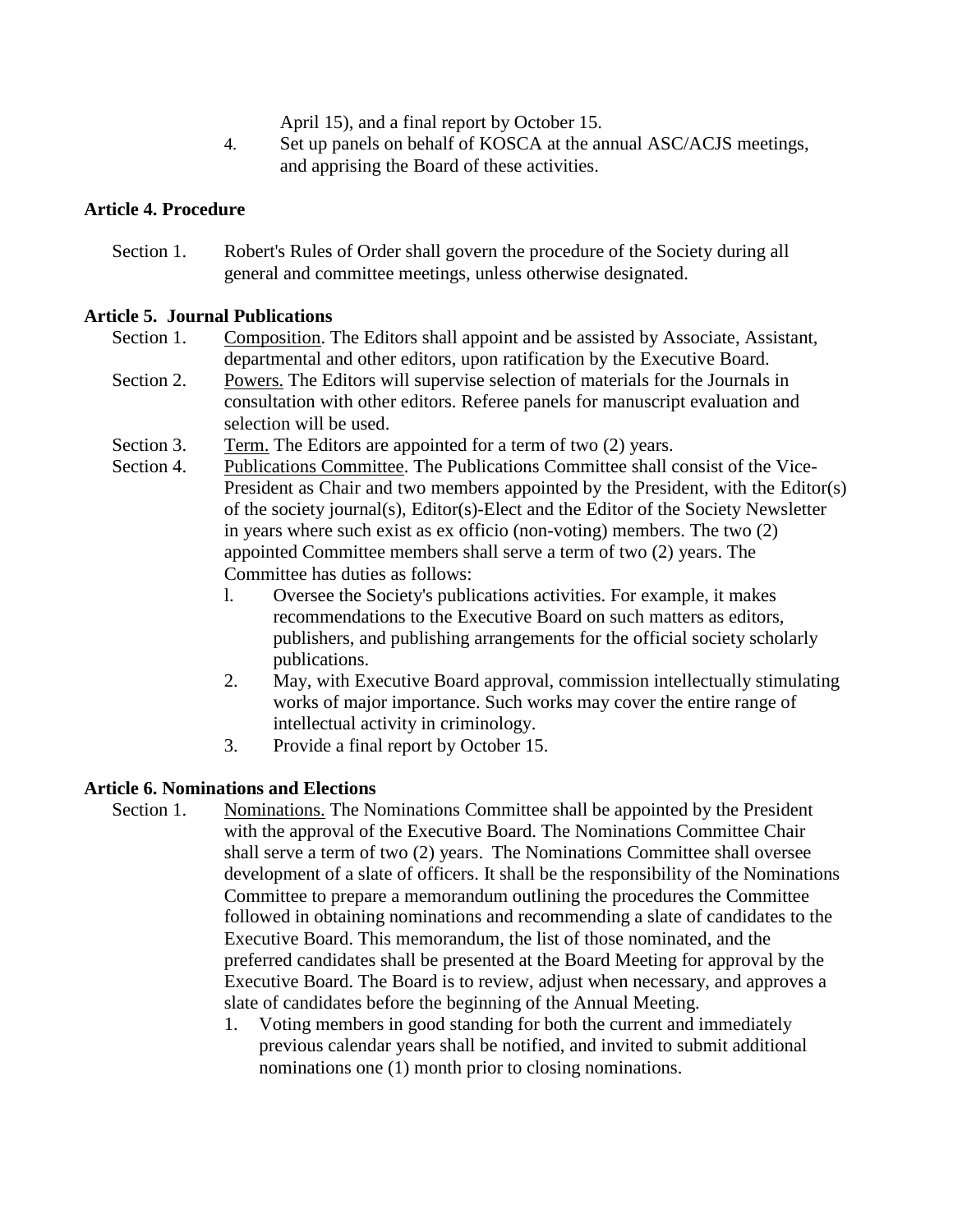- 2. Any member receiving nominations from voting members in good standing any member receiving nominations from the joint members of the Executive Board and Committee Chairs of the Society shall be entered on the ballot for the designated office. The ballot shall include a place for write-in candidates
- 3. The Committee shall provide the Executive Board with a list of those nominated, along with the preferred candidates – one (1) or more for Vice-President. The Nominations Committee, subject to the approval of the Executive Board, may place additional names on the ballot only if two (2) nominees do not result from the open invitation, and may not thereby exceed two (2) nominations.
- 4. No seated member of the Nominations Committee can be nominated for an elected office. Those nominated for office must agree to the nomination (the Chair of the Nominations Committee should contact nominees in advance of the Annual Meeting to determine their willingness to run), must be active members in good standing at the time of the nomination, and must have been active members in good standing for at least one (1) year prior to nomination.
- 5. The final slate, along with brief biographical information and a statement from each candidate is distributed to the membership either by mail or electronically. The membership should be given at least two (2) weeks to submit their ballots. Ballot can be also casted at the Annual Meeting. The ballots are to be counted by the Administrator and at least two (2) other persons.
- Section 2. Voting. All voting members in good standing at the time at which ballots are distributed shall be entitled to vote. Voting shall be by secret ballot. Tied elections shall be resolved by a run-off election. Ballots will be distributed to all voting members in good standing for both the current and immediately past calendar years. Persons who have not yet paid their dues for the current year shall receive a statement to this effect along with the ballot. The statement shall say that they are not members in good standing and may not vote in the current election unless dues are paid before ballots are counted.
- Section 3. Election Procedures. The election shall be by ballot distributed by mail or electronically at least three (3) weeks prior to the Annual meeting of the Society with return date specified by the Executive Board. Candidates for Vice-Presidentelect receiving the majority of votes cast shall be elected. In the event no person receives this plurality, a run-off election will be held between the two (2) candidates who received the most votes.

#### **Article 7. Disbursements**

- Section 1. The Executive Director oversees the disbursement of Society funds in accordance with the Board approved annual budget. Expenditure that are 10 percent or \$1,000 (whichever is larger) in excess of the total of any line item in the approved budget must be approved by the President or the Treasurer.
- Section 2. The Treasurer maintains accurate financial records and explains the budget status to the Executive Board members in the spring and fall. The treasurer answers questions about budget from the Board members at any time.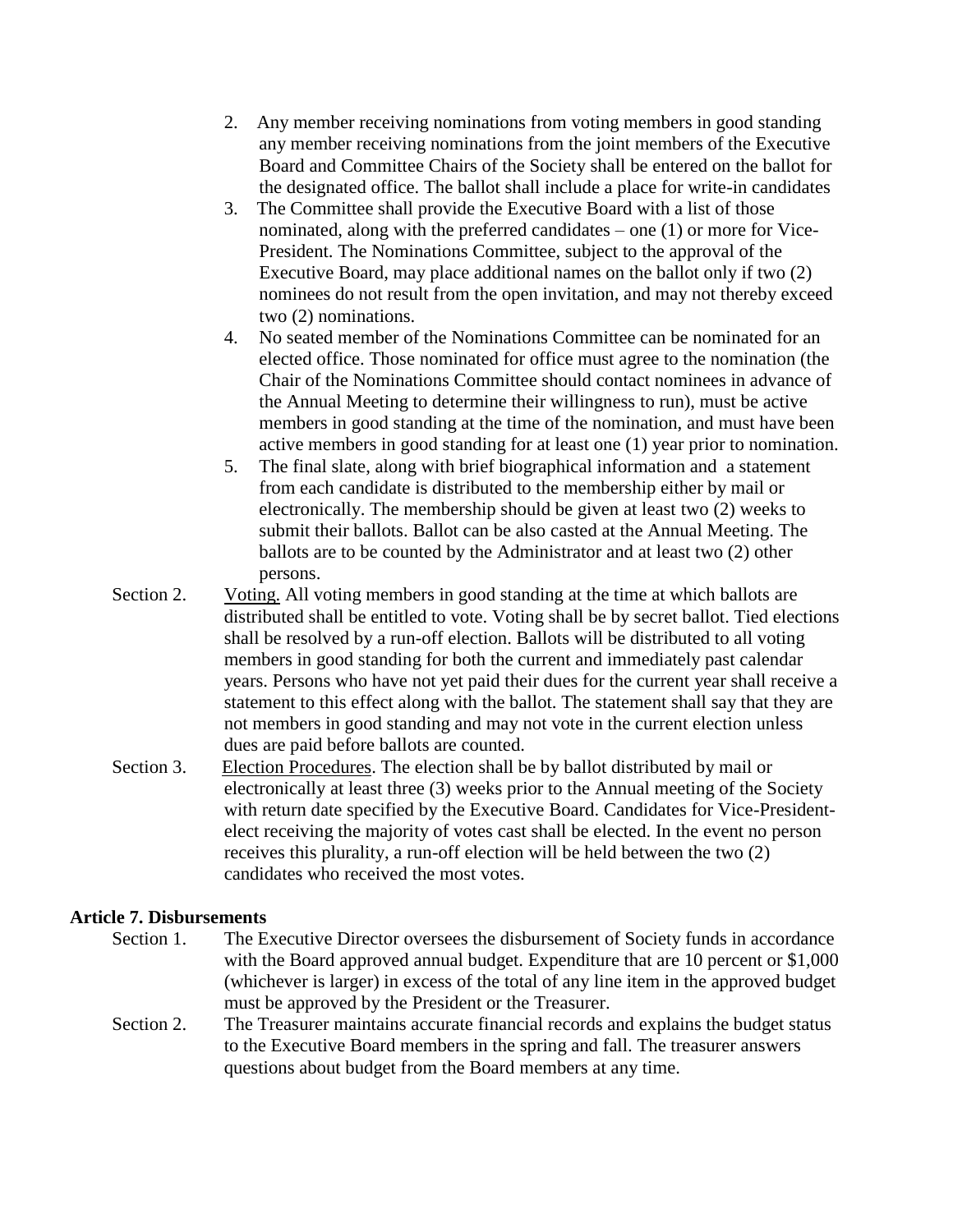Section 3. The Treasurer presents an annual financial report and explains the budget to members each year at the Annual Meeting. The treasurer answers questions about budget from members at any time.

### **Article 8. Fellows**

Section 1. The title of Fellow is available to members in good standing who have, in the opinion of the Board, achieved distinction in criminology and/or criminal justice and have complied with such standards as are determined by the Executive Board. Fellow status shall be announced each year at the Annual Meeting and the candidates will be acknowledged by the Society with the presentation of a Certificate at the Annual Meeting. No more than two (2) Fellows shall be designated annually, and each shall be elected by the Executive Board.

#### **Article 9. Divisions**

- Section 1. Two-thirds (2/3) affirmative vote of those present at any meeting of the Executive Board is required for the establishment of a new Division. The Board may create a Division provided that (a) the Division represents an active and functionally unitary interest of a group of members, (b) its proposed objectives fall within the scope of those specified in the Society's Constitution, (c) its membership is not restricted on any bases other than interests and Society membership and, (d) the establishment of any new Division is not inimical to the objectives of the Society or any other Division already established. Divisions may use a distinct name, provided they append to it the phrase: "A Division of The Korean Society of Criminology in America".
- Section 2. A petition for the formation of a new Division shall include in its prefatory statement the following: a statement of the proposed name and purpose of the Division, relevant evidence that the petitioners "represent an active and functionally unitary interest of a group of members", the names of the member or members sponsoring the petition or speaking for the petitioners and a statement that the individual petitioners ask for and will accept membership in the Division if it is established. The names of the petitioners should be followed by their KOSCA mailing address to assist in the unambiguous identification of the signers. The petition shall be transmitted to the Executive Director with designation of some individual who will speak for the petitioners in further communications. The Executive Board shall determine at its next regular meeting that the petition conforms to the technical requirements of the Rules. If it finds the petition in order, it shall invite the membership to comment in writing to the Board within the next 90 days. At a subsequent meeting, the Board shall consider the petition on its merits, together with supplementary materials and comments, and shall by a two-thirds (2/3) vote either approve or reject the petition. If the petitioners choose, they may submit a statement amplifying the petition to make clear why they seek Division status. Following favorable action by the Executive Board, a new Division is constituted when it holds its first business meeting at the Annual Meeting.

#### **Article 10. Award Creation and Criteria Alterations**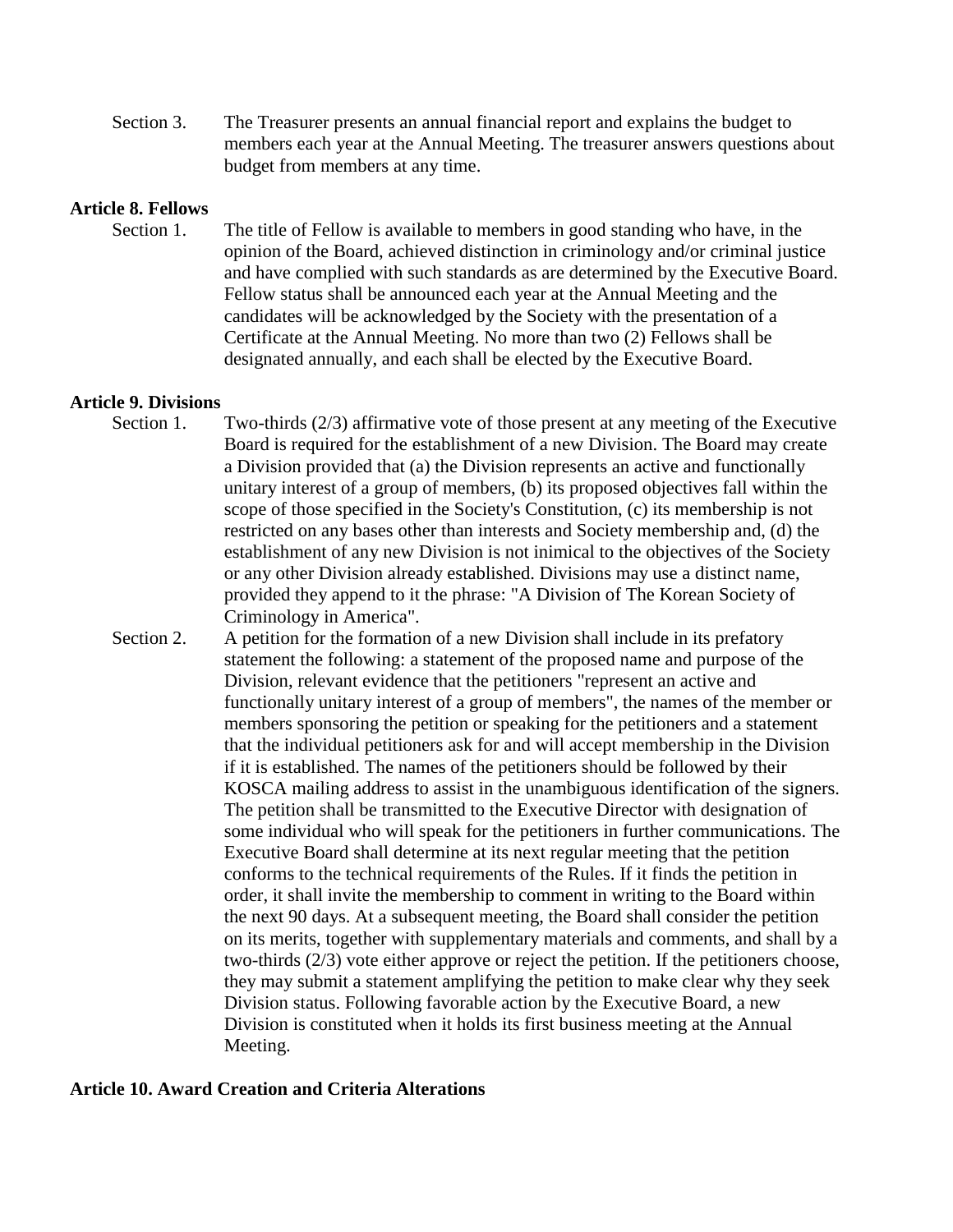- Section 1. The creation of new awards and/or adjustment of current award criteria becomes effective when approved by a two-thirds (2/3) vote of the Executive Board.. Award criteria carry the procedural weight of By-Laws.
- Section 2. Society Awards. The Award Committees are responsible for developing a list of nominees for annual KOSCA awards created by the Society. The Award Committees shall serve a term of two (2) years. Each Committee Chair shall be appointed by the President with the approval of the Board. The Chair shall serve a term of two (2) years.
	- 1. Each Committee should develop a list of nominees. Each Committee should request documentation from the nominees; at the very least, obtain a vitae and a brief statement as to why the individuals should be considered to receive the award.
	- 2. The Chair of each of the Award Committees should provide the Board with a report that lists those nominated (in order of merit), a single nominee for the award, and an explanation of the general procedures used to reach that decision. The report should include a statement identifying the main reasons for the recommendations for granting the award. Generally, a copy of the vitae of the Committee's single nominee should also be included in the materials sent to the Board.
	- 3. Only individuals, not institutions, shall be considered as candidates for any award.
	- 4. Each Awards Committee Chair is to ensure that individuals are not being considered for awards they have already received.
	- 5. The Board will give due consideration to each Committee's nominations for each award, although the Board is not bound by the slate or the nominee of any Committee. If the Board rejects the nominee, the Award Committee may be asked to suggest another nominee. The Executive Board may decide not to give certain awards in any given year.
	- 6. Current members of the Executive Board shall be ineligible to receive any awards of the Society, including selection as a Fellow, during their term in office.
	- 7. Members of a said award committee are not eligible to receive that said award.
	- 8. The Board encourages all Divisions to submit nominees to the various Awards Committees.
	- 9. The President formally notifies award recipients.
	- 10. The Award Committees and their charge are to be developed as they are created.

## **Article 11. Constitution and By-laws Committee.**

Section 1. Structure. The Constitution and By-laws Committee Chair shall be appointed by the President with the approval of the Executive Board. The Chair shall serve a term of two (2) years.

## Section 2. Duties.

l. Ensure that the Society operates in accordance with its Constitution and By-Laws.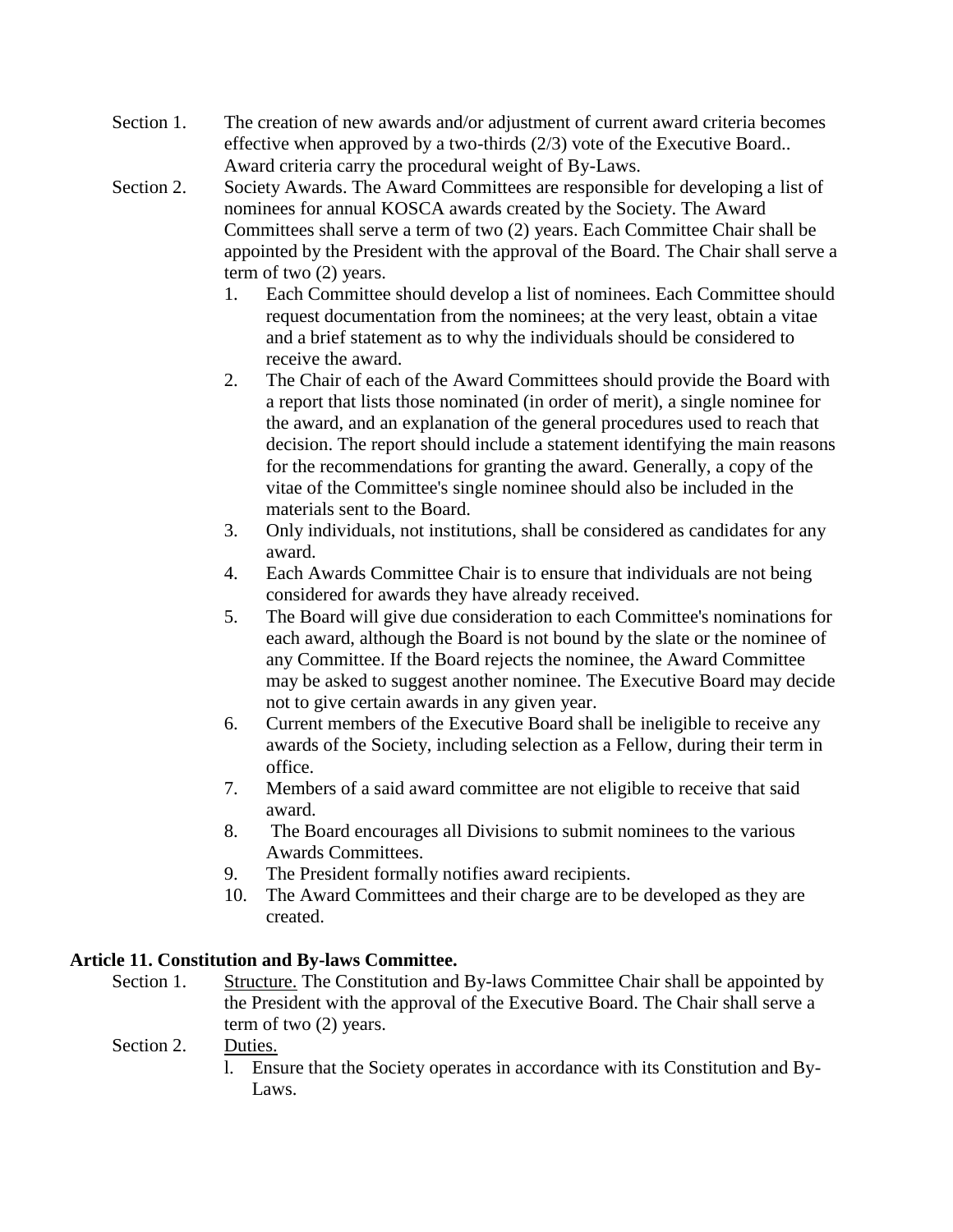- 2. Recommend revisions in the Constitution and/or By-Laws to meet changing circumstances in the operations of the Society.
- 3. Provide a final report by October 15.

## **Article 12. Membership Committee.**

- Section 1. Structure. The Membership Committee Chair shall be appointed by the President with the approval of the Board. The Chair shall serve a term of two  $(2)$  years.
- Section 2. Duties.
	- l. Reach out to criminology and related disciplines to increase the membership of the Society, periodically conduct membership surveys, assists in the development of brochures, serves as greeters at the Annual Meeting, and obtains mailing lists from other organizations, and contact a wide variety of academic departments and research institutions in an attempt to solicit more members for the Society.
	- 2. Assist in the integration of student members into the activities of the Society, principally at the Annual Meeting, by coordinating the graduate student information exchange activities or arranging special sessions dealing with topics specifically oriented to student interests.
	- 3. Recommend to the Board KOSCA members to be selected as Fellows. Those designated as Fellows are recognized for their scholarly contributions to criminology and/or criminal justice and distinction in the discipline. Longevity alone is not sufficient. In addition, a Fellow must have made a significant contribution to the field through the career development of other criminologists or criminal justice scholars and/or through organizational activities within the Society. Names of all candidates shall be circulated to all members of the Committee. Nominees must be members in good standing of KOSCA; for purposes of this committee, a member in good standing is one who has paid dues in the year in which the nomination will be considered. The Board may elect up to two (2) persons as Fellows annually. The Board may also not elect anyone as a Fellow in a given year.
	- 4. Provide a final report by October 15.

## **Article 13. Liaisons to Related Societies.**

- Section 1. These individuals serve as the Society Liaison with various professional societies that have criminology/criminal justice-related interests worldwide. The Liaisons foster communication between the Society and the various organizations, and are responsible for setting up panels at the meetings of these various societies when requested, and appraising the Board of these activities. Liaisons shall be appointed by the President with the approval of the Board and serve a term of two (2) years.
	- Section 2. International Liaison There shall be at least one (1) individual appointed as official KOSCA representatives for a term of two (2) years. These individuals are responsible for contacting and regularly interacting with academic/research institutions, professional associations, governmental agencies, and individual criminologists and criminal justice scholars in other countries including Korea to